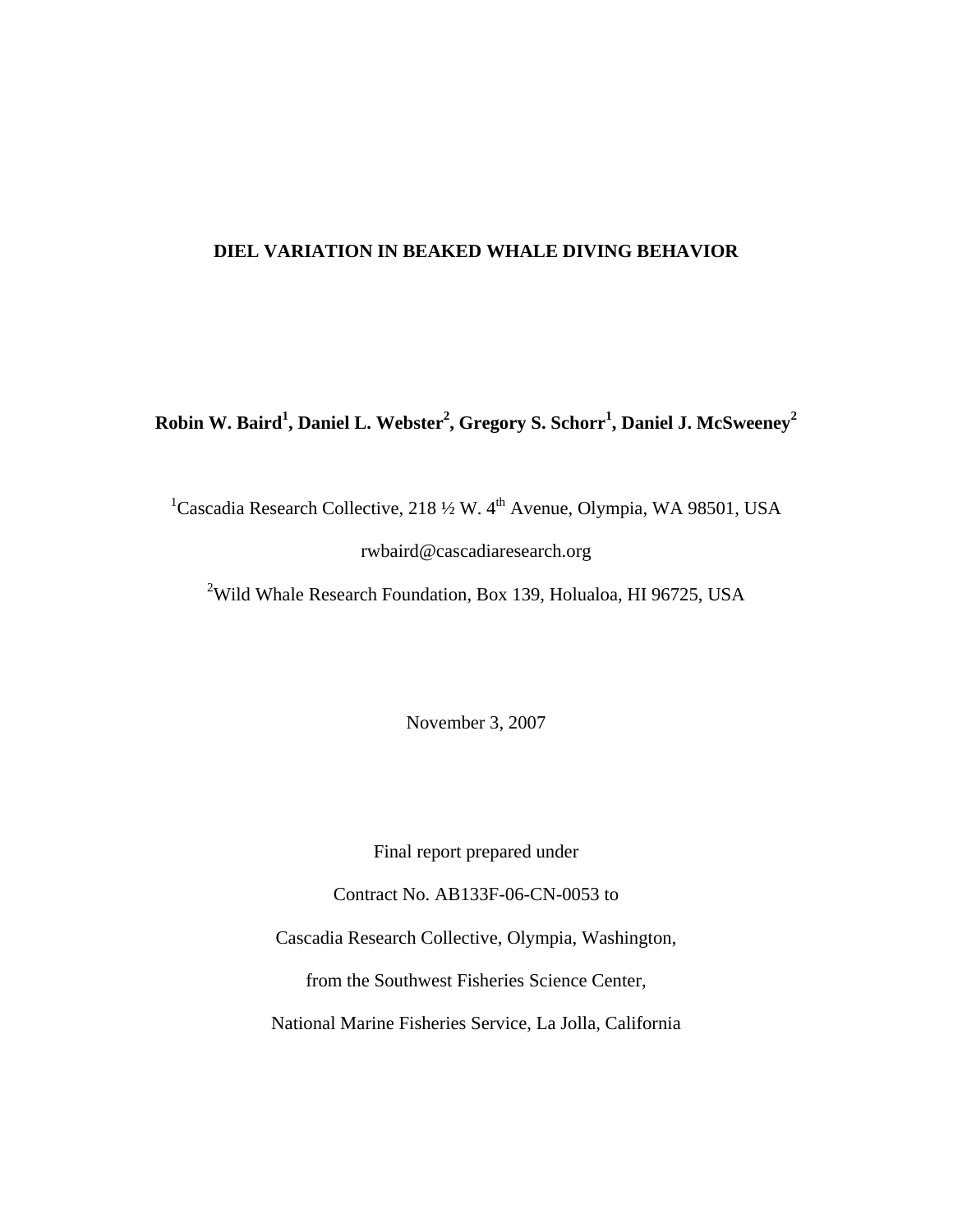**Abstract:** We investigate diel variation in beaked whale diving behavior using data from timedepth recorders deployed on six Blainville's (*Mesoplodon densirostris*) beaked whales (126 hours day; 129 hours night) and two Cuvier's (*Ziphius cavirostris*) beaked whales (19 hours day; 15 hours night). Deep foraging dives (>800 m) occurred at similar rates during the day and night for Blainville's beaked whales (day mean=0.38 h<sup>-1</sup>; night mean=0.46 h<sup>-1</sup>), and there were no significant diel differences in depths, durations, ascent rates or descent rates for deep dives. Dive to mid-water depths (100-600 m) occurred significantly more often during the day (mean=1.59 h<sup>-</sup> <sup>1</sup>) than at night (mean= $0.26$  h<sup>-1</sup>). Series of progressively shallower "bounce" dives were only documented to follow the deep, long dives made during the day; at night whales spent more time in shallow (<100 m) depths. Significantly slower ascent rates than descent rates were found following deep foraging dives both during the day and night. Similar patterns were found for the Cuvier's beaked whales. Our results suggest that so-called "bounce" dives do not serve a physiological function, although the slow ascents may. This diel variation in behavior suggests that beaked whales may spend less time in surface waters during the day to avoid near-surface, visually-oriented predators such as large sharks or killer whales (*Orcinus orca*).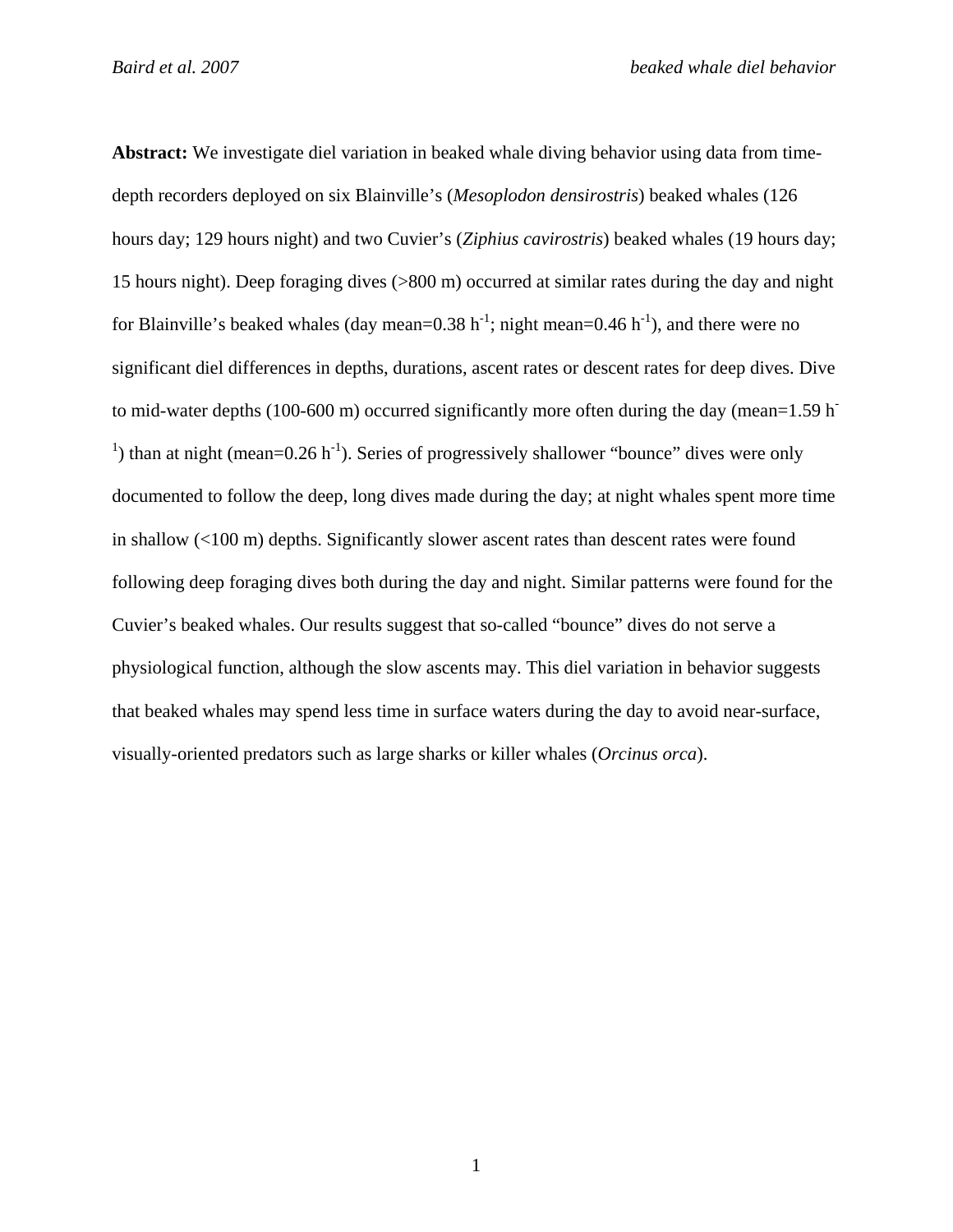## **Introduction**

Diel differences of behavior are pervasive for terrestrial animals, with species typically active either during the day or at night depending on whether their sensory systems are adapted for best performance in light or dark regimes. Even for species able to function equally well in both light and dark conditions, diel variation in behavior may occur in response to changes in predation pressure, availability of food, or potentially as a response to anthropogenic activities that exhibit a diel pattern (Lima and Bednekoff 1999; Railsback et al. 2005). Many species of odontocete cetaceans feed deep in water column, relying primarily on echolocation, rather than vision, to detect prey. Yet diel vertical movements have been documented for several species of odontocetes, in most cases likely reflecting vertical movements of their prey associated with changing time of day. Many species of zooplankton are thought to exhibit diel vertical migrations in response to predation pressure; many are found at depths during the day where low light levels reduce the risk from visual predators (Bollens et al. 2002). Predators of zooplankton may either follow their prey's diel migration, or may remain at shallower depths in the water column and feed at night when zooplankton rise towards the surface. Higher trophic level predators may similarly follow their prey's vertical movements, resulting in similar vertical movements of some marine top predators (e.g., Croxall et al. 1985; Eckert et al. 1989; Watanabe et al. 2006). At least some of the diel patterns documented for cetaceans can be related to such corresponding vertical movements of zooplankton and associated organisms. Pantropical spotted dolphins (*Stenella attenuata*) in Hawai'i dive the deepest at sunset, apparently to meet the rising layer of diel migrators, and forage more at night than during the day, when prey are closer to the surface and easier to obtain (Baird et al. 2001). Spinner dolphins (*S. longirostris*) in Hawai'i spend the day resting in shallow waters and forage at night on prey that exhibit both vertical and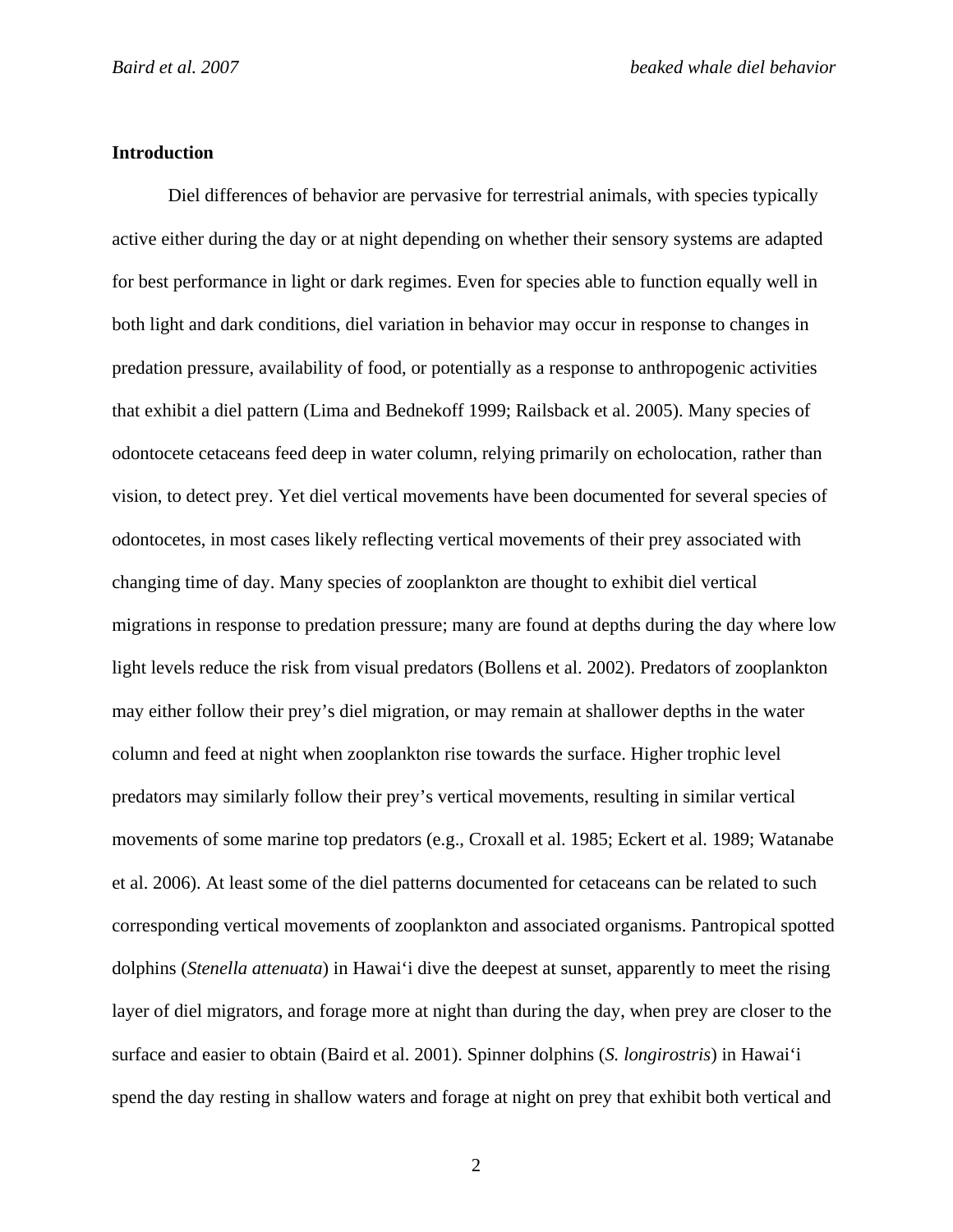horizontal migrations (Norris et al. 1994; Benoit-Bird and Au 2003). Long-finned pilot whales (*Globicephala melas*) in the Mediterranean Sea made their deepest dives around sunset, and swim speeds on deeper dives were greater than during shallower dives, suggesting increased foraging (Baird et al. 2002). Short-finned pilot whales (*G. macrorhynchus*) off the Canary Islands spent more time foraging at night near the surface, based on acoustic tags recording echolocation clicks and dive depths (Aguilar de Soto 2006). Fish-eating killer whales (*Orcinus orca*) in the nearshore waters of the temperate eastern North Pacific also show diel changes in diving behavior, with shallower dives at night (Baird et al. 2005). Swim speed is also lower at night however, possibly because of the importance of vision in prey capture for this species (Baird et al. 2005).

Diel variation in cetacean behavior may have a variety of implications for management of human interactions, and understanding why this variation occurs is critical to assessing its relevance to management. Diel variation in migration rates or distance from shore could influence shore-based population estimates (Perryman et al. 1999). If individuals rest or feed at or near the surface only during certain times of the day, they may be more susceptible to vessel impact or disturbance from vessel traffic during those periods (e.g., Danil et al. 2005). Conversely, during such times of high surface activity, individuals may be more readily detected if visual detection is important for mitigating impacts due to seismic surveys, vessel traffic, or naval sonar use (e.g., Anonymous 2006). The ability to detect vocalizing individuals using passive acoustics (e.g., Moretti et al. 2006) could also vary by time of day if individuals only vocalize when foraging and diving deep (e.g., Johnson et al. 2004), and foraging behavior occurs more during the day or night. Species that are caught in deep-set nets or long-lines may also be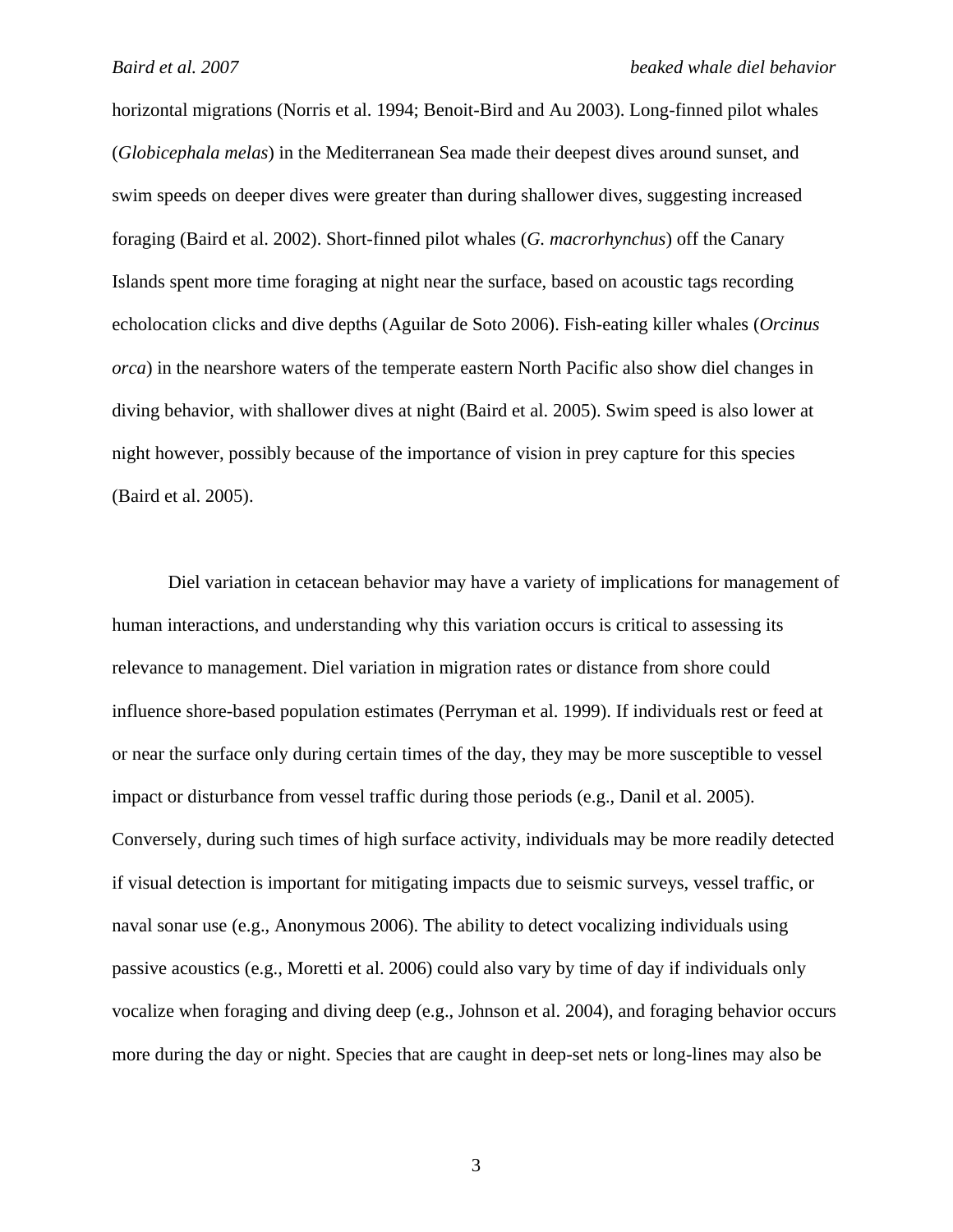more susceptible to fisheries interactions at certain times of the day if deep foraging dives follow a diel cycle.

Beaked whales (Family Ziiphidae) make among the longest and deepest dives of any cetaceans, with at least some species foraging at depths of 1,000 m or more during the day (Hooker and Baird 1999; Baird et al. 2006a; Tyack et al. 2006). Published studies have not addressed diel variation in beaked whale diving behavior in detail, as sample sizes of night-time dive data have been limited. Deep dives have been documented both in the day and at night (Hooker and Baird 1999; Baird et al. 2006a); however, based on small sample sizes, Baird et al. (2006a) noted that both Cuvier's (*Ziphius cavirostris*) and Blainville's (*Mesoplodon densirostris*) beaked whales spent more time in near-surface waters at night. With only a single day/night record for each species no analyses of diel patterns were undertaken.

Among the cetaceans, beaked whales are unusual in their apparent susceptibility to injury or death associated with high-intensity mid-frequency naval sonars (e.g., Balcomb and Claridge 2000; Cox et al. 2006). The pathogenic mechanisms resulting in injury or death are unknown (Rommell et al. 2006; Cox et al. 2006), but several aspects of their diving behavior have been suggested as potentially related to such susceptibility. Deep foraging dives, often exceeding an hour in duration, have substantially slower ascents than descents, and have been reported to be followed by an extended period of progressively shallower "bounce" dives (Baird et al. 2006a; Tyack et al. 2006). It has been questioned whether these "bounce" dives may serve as recompression dives to reduce the likelihood of gas embolisms (Cox et al. 2006, although see Zimmer and Tyack 2007). The proportion of time individuals spend near the surface, in depths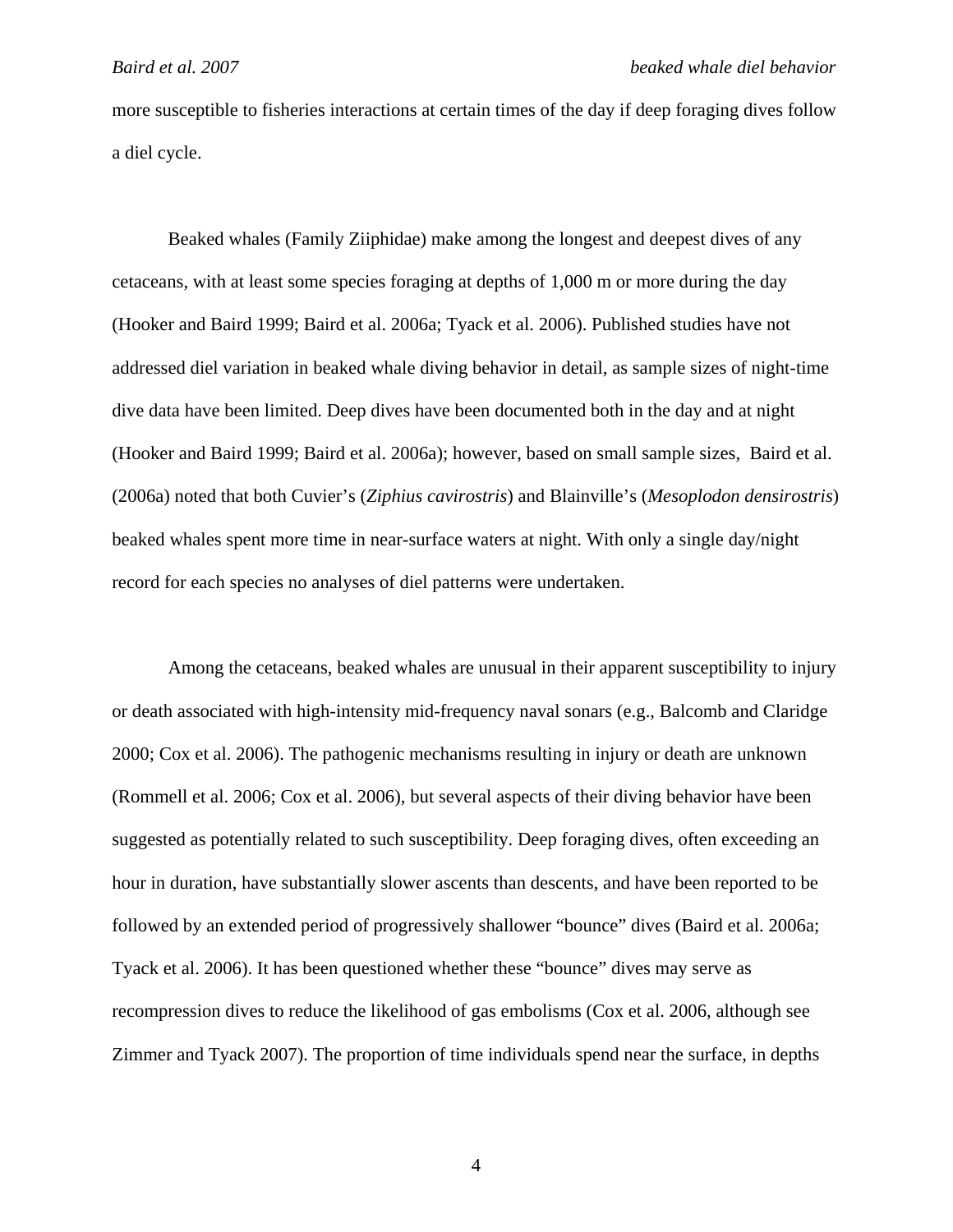where nitrogen may build up within tissues, may affect their susceptibility to anthropogenic impacts (Zimmer and Tyack 2007).

Detecting beaked whales, either visually or acoustically, is becoming increasingly important in association with naval exercises or sonar use, to try to mitigate impacts (see e.g., Anonymous 2006). Given the long dive times and low surfacing profiles, detecting beaked whales visually is problematic, to say the least (Barlow and Gisiner 2006). Passive acoustic detection is also challenging; Johnson et al. (2004) and Tyack et al. (2006) documented that Cuvier's and Blainville's beaked whales produce sounds primarily when foraging at depths (e.g., below approximately 400 m), thus limiting detection with surface hydrophones. Active acoustic detection may also be possible (e.g., Hooker and Baird 1999; Ellison and Stein 2001), although detection at great depths (e.g., > 400 m) has not been verified. For all of these detection issues, understanding diel patterns of vertical use of the water column is critical. Examining this variation in behavior may also shed light on aspects of the diving behavior of beaked whales that may put them more at risk of anthropogenic impacts. We examine diel patterns of diving behavior with a sample of day/night dive data from two species, Cuvier's and Blainville's beaked whales, tagged with time-depth recorders off the west coast of the island of Hawai'i.

#### **Methods**

Field work was undertaken off the west side of the island of Hawai'i in each year from 2002 through 2007. Methods have been described in detail in Baird et al. (2006a), and are summarized briefly here. Suction-cup attached tags containing a Mk9 time-depth recorder (Wildlife Computers, Redmond, Washington) and a VHF radio transmitter (ATS, Isanti,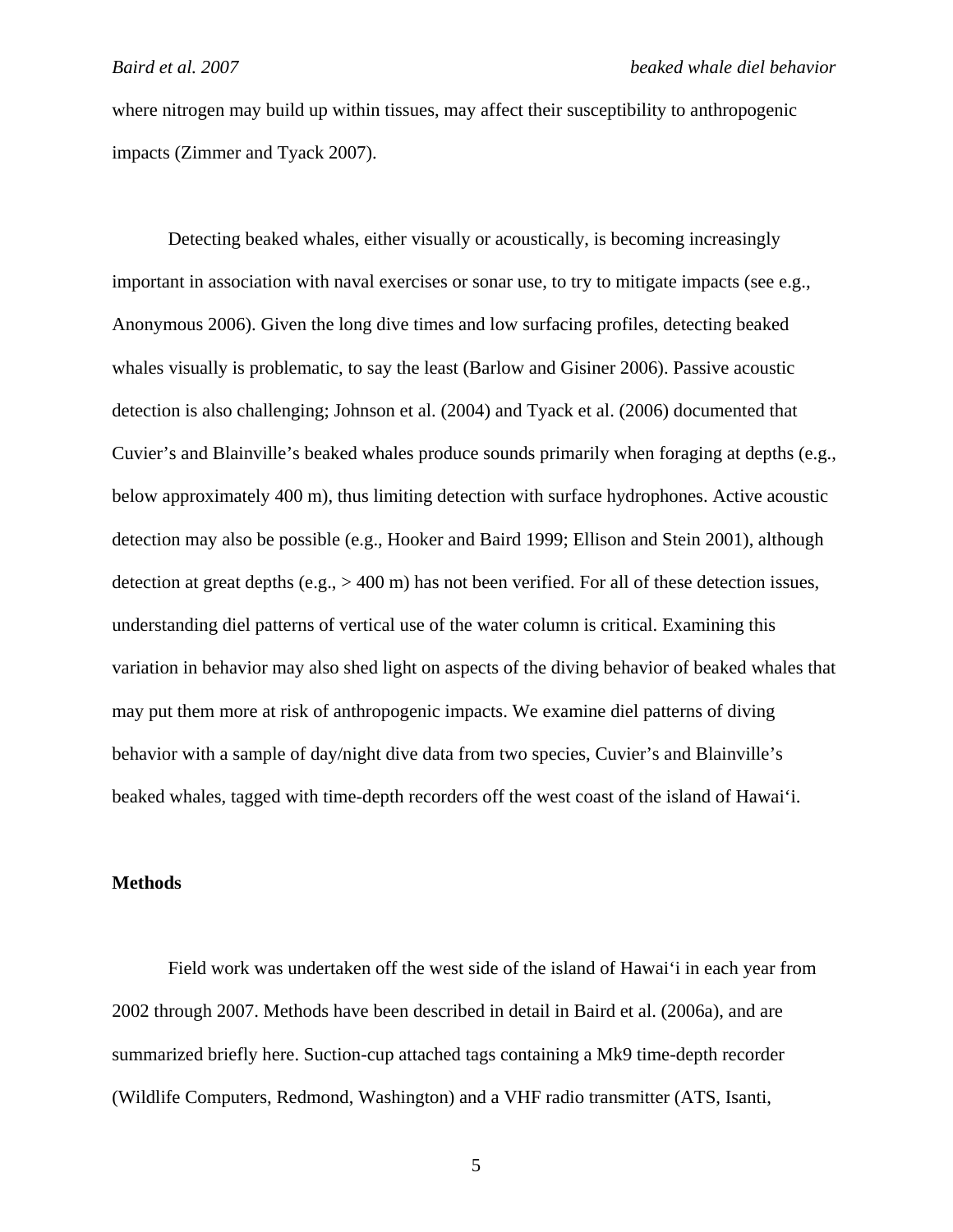Minnesota) were attached to beaked whales using either a crossbow (RX-150, Barnett International, Odessa Florida) or a 5.2 m carbon-fiber pole. All tagged individuals were photographed and individually photo-identified following the methods of McSweeney et al. (2007). Tags were recovered using signals from the VHF transmitter.

Time of sunset and sunrise were used to delineate day- and night-time data. For individuals whose tags stayed on for more than one day/night cycle, dive statistics were calculated separately for each day-time and night-time period, and mean values for each of the dive statistics (for "day" or "night") were used in statistical comparisons among individuals. Dive rates (# dives  $h^{-1}$ ) were calculated for dives with a maximum depth of 100-600 m and for dives > 800 m. Dive statistics (durations, maximum depths, ascent and descent rates ) were calculated as per Baird et al. (2006a) for dives >800 m. We also compared the proportion of time spent between 22 and 72 m in depth, the depths at which Zimmer and Tyack(2007) predict to be most important for nitrogen uptake into tissues . Statistical analyses were conducted with Minitab 13 using paired t-tests, with each individual's day-time and night-time values treated as a pair, thus the sample size for all statistical tests were the number of individuals tagged. Percentage change from day to night was calculated as: ((Value night – value day)/value night) \* 100.

# **Results**

Dive data were obtained from two Cuvier's and nine Blainville's beaked whales. Tags deployed on both of the Cuvier's beaked whales (one in November 2004 and one in November 2006) and six of the Blainville's beaked whales (one in September 2004, three in April 2006 and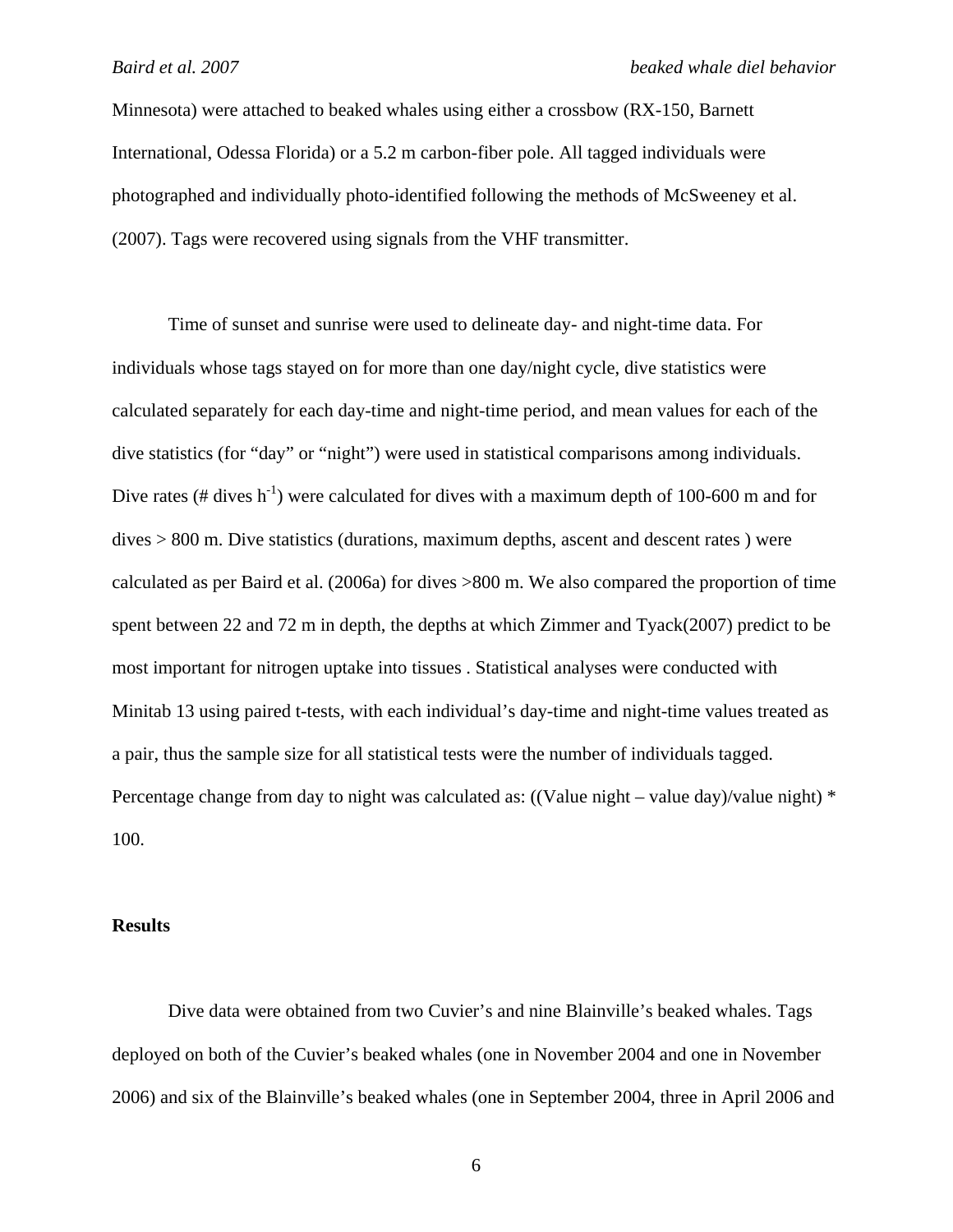two in November 2006) were applied in the day and remained on into the night. One of the six Blainville's beaked whales was tagged twice during the same encounter; the initial tag deployed remained on longer than the second tag, so only data from the initial tag deployed were used. Data from the two individuals tagged in 2004 were previously analyzed by Baird et al. (2006a). Tag attachments for Blainville's beaked whales that remained on into the night (two adult males, three adult females, and one adult female/large subadult) ranged from 18.63 to 78.32 hours (sum  $= 253.7$  h: day  $- 125.0$  h; night  $- 128.7$  h), and for Cuvier's beaked whales (one adult female, one adult male) were for 9.75 and 34.18 hours (sum =  $43.9$  h: day  $- 23.8$  h; night  $- 20.1$  h). All data obtained were from different individuals (based on distinctive markings; see McSweeney et al. 2007).

For Blainville's beaked whales, there were no significant day/night differences in the rate of deep (>800 m) dives, or the mean duration, mean depth, maximum duration, maximum depth, ascent rate, or descent rate of deep dives (Table 1). For deep dives (>800 m), descent rates were significantly greater than ascent rates both during the day ( $p < 0.001$ ) and at night ( $p = 0.001$ ), with average ratios of descent to ascent rates of 2.22 during the day and 1.85 at night. Dives to midwater depths (100-600 m) occurred approximately six times more frequently during the day than at night (paired t-test,  $p = 0.001$ ). The proportion of time spent at depths  $< 50$  m, as well as the longest continuous period of time spent at depths  $<$  50 m, were significantly greater during the night than during the day ( $p$ 's = 0.004 and 0.036, respectively, Table 1, Fig. 1).

While sample size precluded statistical testing for Cuvier's beaked whales, the same trends in diving parameters between the day and night were found for that species (Table 2, Fig. 2), with similar effect sizes. The ratios of descent rates to ascent rates for deep (>800 m) dives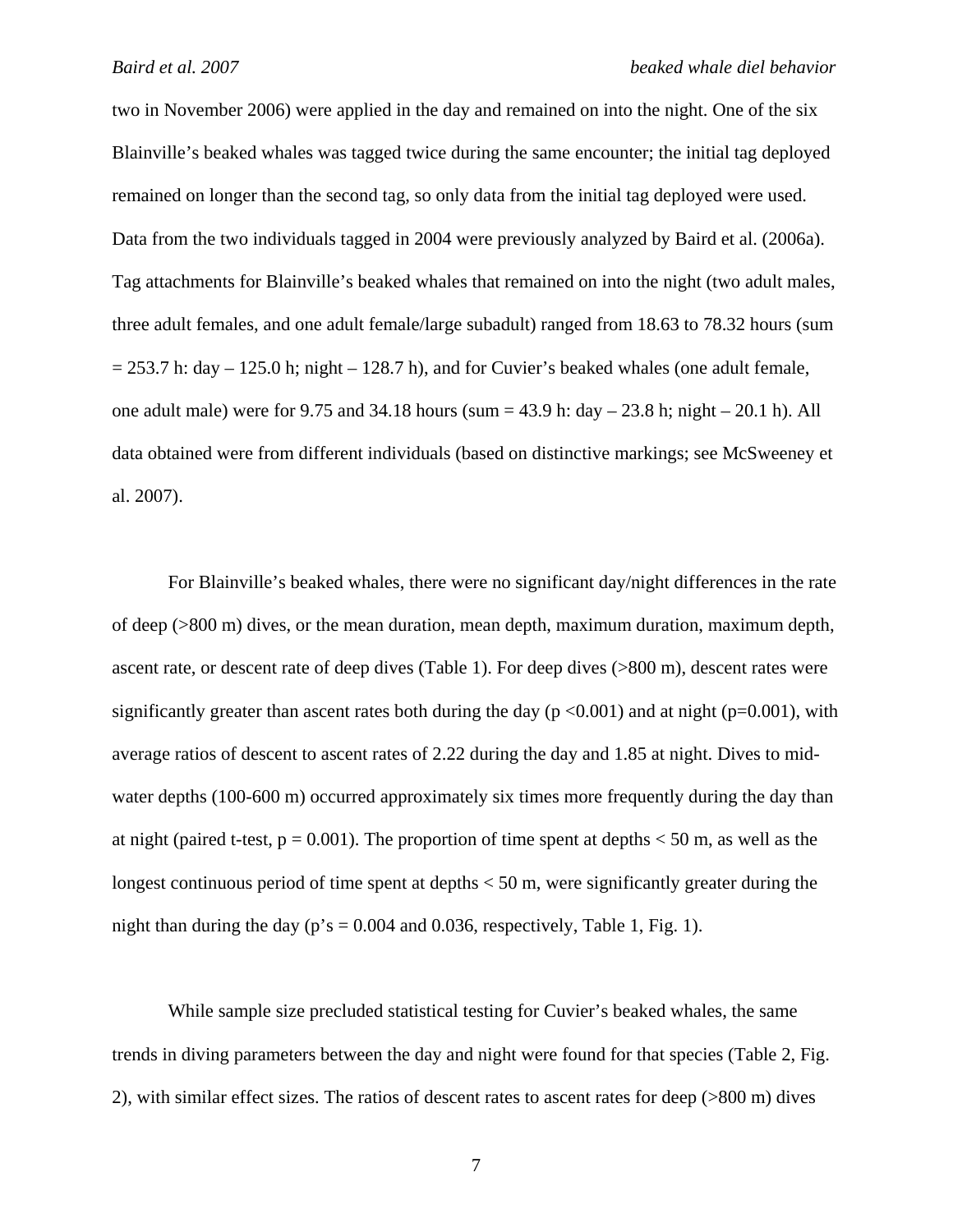were similar to those of Blainville's beaked whales (2.36 during the day, 1.86 at night). Dives to mid-water depths (100-600 m) occurred 4.5 times more frequently during the day than at night for Cuvier's beaked whales. While more time was spent < 50 m during the night (42.9% versus 12.7%), more was also spent below 500 m at night (43.0%) than during the day (35.4%).

# **Discussion**

Cuvier's and Blainville's beaked whales were documented diving to depths of 1484 and 1599 m, and remaining submerged for up to 94.58 and 83.38 minutes, respectively (Table 1). Both species are thought to forage primarily on deep (e.g., > 800 m) dives (Baird et al. 2006a; Tyack et al. 2006). In general, at night individuals of both species spent a greater proportion of their time below 500 m in depth and had higher rates of deep (>800 m) dives than they did during the day (Table 1, 2), although these differences were not statistically significant. The depths and durations of these deep dives were also similar between the day and night, suggesting that both species forage as much during the night as they do during the day. This also indicates that the prey of both species of beaked whales in Hawaiian waters either do not exhibit diel vertical migrations, or that the whales switch prey species at night to deeper-water species. Little is known of the diet of either species in Hawaiian waters, although they are thought to feed primarily on deep-water squid (for Cuvier's) and deep-water squid and fish (for Blainville's) (MacLeod et al. 2003; Santos et al. 2007). In our efforts only a single prey item, a squid (*Histioteuthis hoylei*), has been recovered from foraging Cuvier's beaked whales (Baird, unpublished). Diel vertical migrations of *H. hoylei* have not been reported, and other species of *Histioteuthis* are known to remain at depth both during the day and at night (Watanabe et al. 2006). Our finding of deep foraging dives occurring roughly equally during the day and night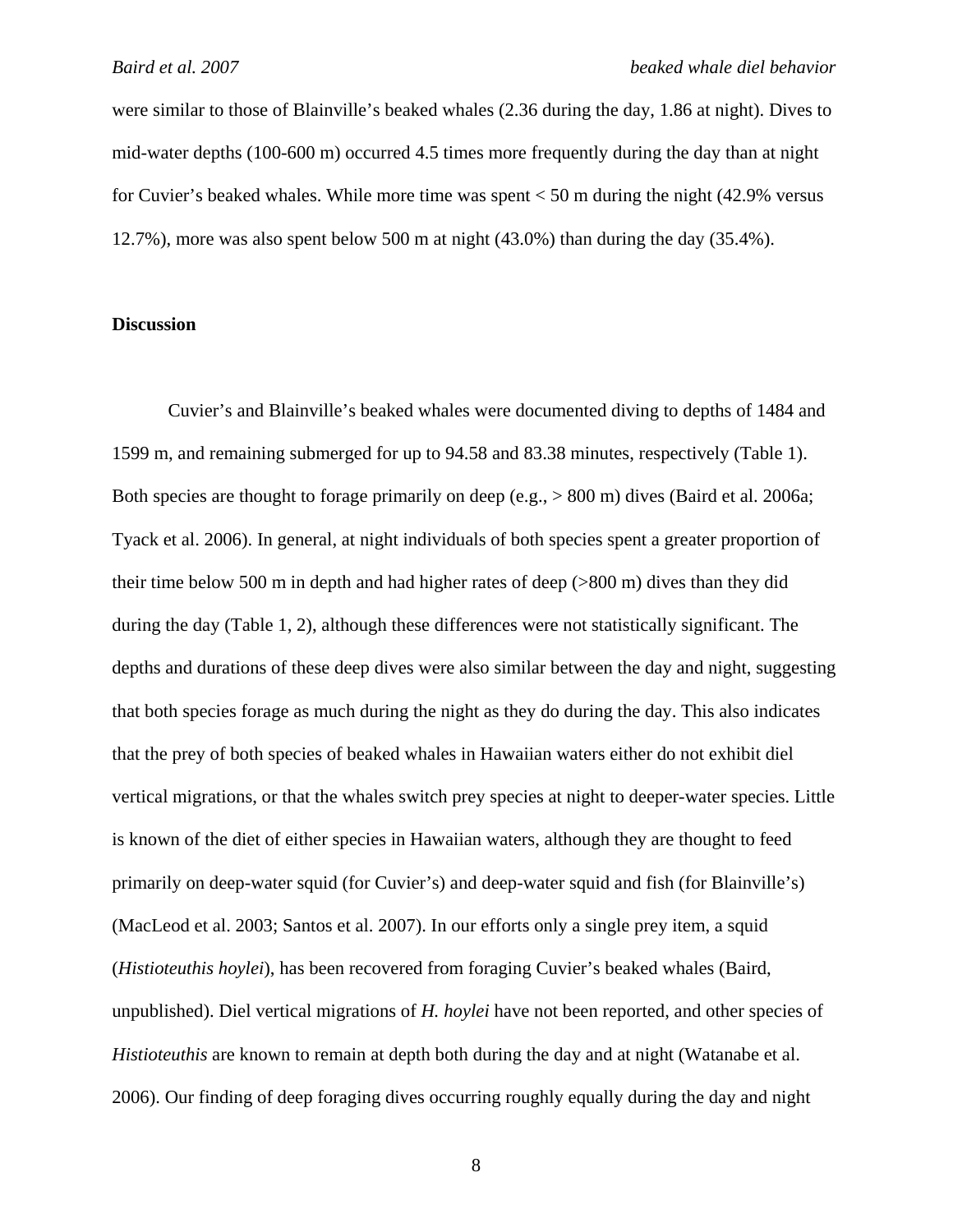#### *Baird et al. 2007 beaked whale diel behavior*

suggests that passive acoustic detection of vocalizing Cuvier's and Blainville's beaked whales (e.g., Moretti et al. 2006), should be similarly effective both during the day and night. While our results are only from a single study area and our sample size is small, diving patterns of these two species appear very stereotypic; dive patterns from our study are very similar to the dive patterns that Tyack et al. (2006) report for the same species from studies in the Mediterranean and Canary Islands. Regardless, more long-duration deployments on Cuvier's beaked whales are required, given our results for that species are based on only two individuals.

Despite the similar rates of deep dives both during the day and at night, there were diel differences in diving behavior (Fig. 1, Fig. 2). During the night both species spent more time in near-surface (<50 m) waters; although our sample size is small, in the case of Cuvier's beaked whale this difference was striking (12.7% during the day versus 42.9% at night), despite the increased time spent below 500 m in depth (Table 2). The tendency for both species to spend more time either near the surface or at depths below 500 m reflects the almost complete absence of what has been termed "bounce' dives (Cox et al. 2006) following the long, deep dives during the night. Given this, it seems unlikely that such dives serve a physiological function. Zimmer and Tyack (2007) noted that, in theory, all air spaces of beaked whales should have collapsed at depths closer to 70-100 m, and thus these so-called bounce dives were unlikely to serve a recompression function as they do for human divers. Ascent rates of dives greater than 800 m were significantly slower than descent rates both during the day and at night, suggesting that the slow ascents serve some physiological purpose. However, most of the reduction in ascent rates occurs at depths below the theoretical depth of lung collapse (Baird et al. 2006a; Tyack et al. 2006), thus the lower ascent rates may not function in reducing the nitrogen saturation in their bodies. The increased presence of Blainville's and Cuvier's beaked whales at shallower depths of the water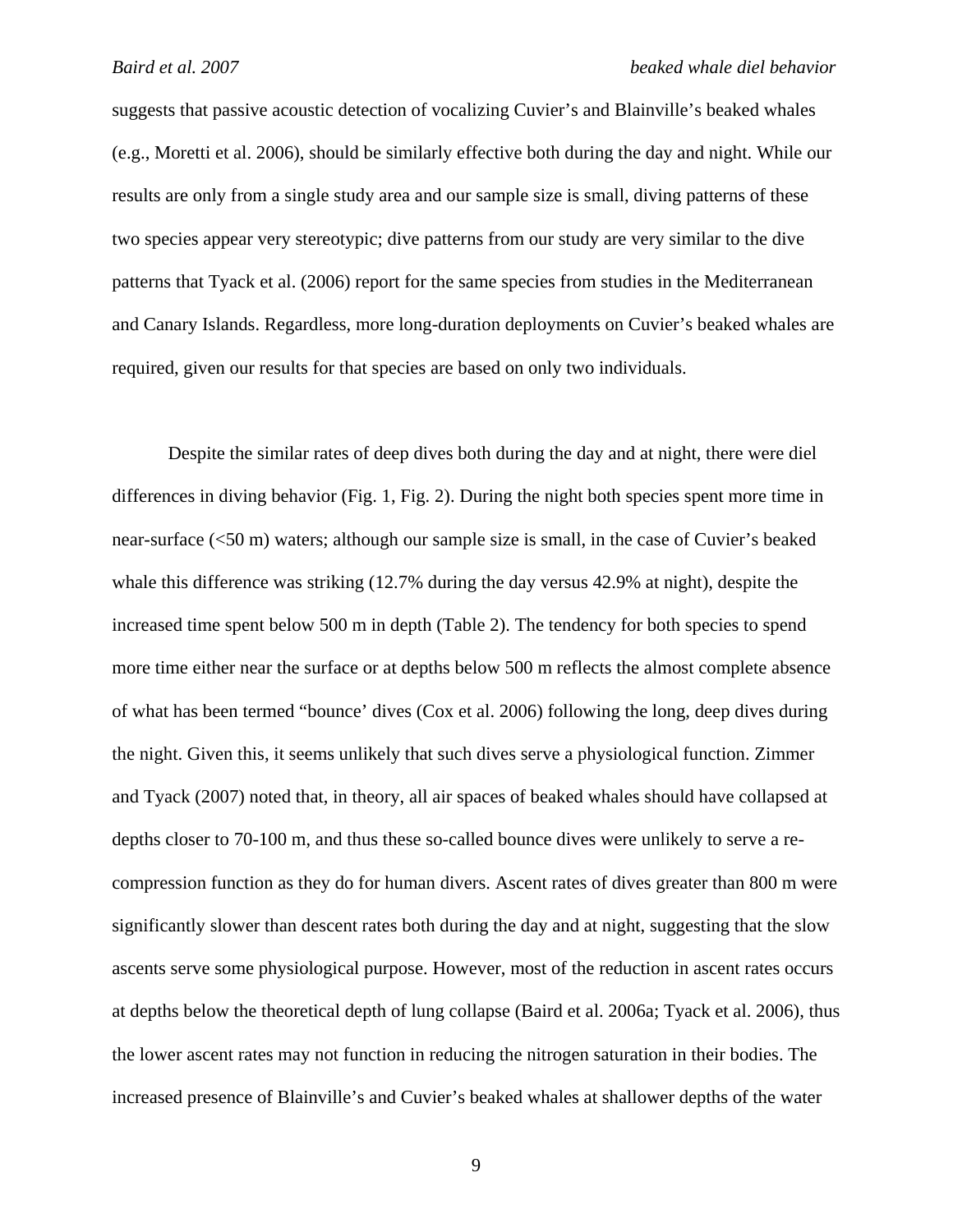column during the night should increase the likelihood of their detection using active acoustic methods, such as those employed in association with the U.S. Navy's Low-frequency Active (LFA) sonar (Ellison and Stein 2001).

If beaked whales are feeding at depth at similar rates during the night as during the day, why would they spend less time in mid-water depths (100-600 m) and more time at shallow (<50 m) depths during the night? Based on studies using acoustic tags that detect echolocation clicks (Johnson et al. 2004; Tyack et al. 2006), and the shape of dives <600 m (i.e., typically flatbottomed U-shape or parabolic dives; Baird unpublished), it appears that foraging is unlikely to occur during either shallow  $\left(50 \text{ m}\right)$  or mid-water (100-600 m) dives. One possibility is that predation pressure is higher in near-surface waters during the day than at night, and that beaked whales modify their diving behavior in relation to predation risk (Heithaus and Frid 2003). Predators of beaked whales may include both large sharks (Long and Jones 1996) and killer whales (Mead 1982; Notarbartolo-di-Sciara 1987), and beaked whales in Hawaiian waters are also regularly bitten by parasitic cookie-cutter sharks of the genus *Isistius* (McSweeney et al. 2007). Cookie-cutter sharks are thought to exhibit diel vertical migrations, spending time near the surface at night, so the beaked whale dive patterns we've documented may bring them into more regular contact with cookie-cutter sharks than if they remained at mid-water depths during the day. At least three species of large predatory sharks are found in Hawaiian waters that might fatally attack beaked whales, tiger (*Galeocerdo cuvier*), Galapagos (*Carcharhinus galapagensis*) and white (*Carcharodon carcharias*) sharks (Wetherbee et al. 1996; Boustany et al. 2002; Weng et al. 2007). Whether any of these species attack adult beaked whales is unknown, but Long and Jones (1996) provide evidence of approximately 5-m long white sharks attacking a juvenile  $\sim$ 3 m long) Cuvier's beaked whale and Stejneger's beaked whale (*M. stejnegeri*) off California.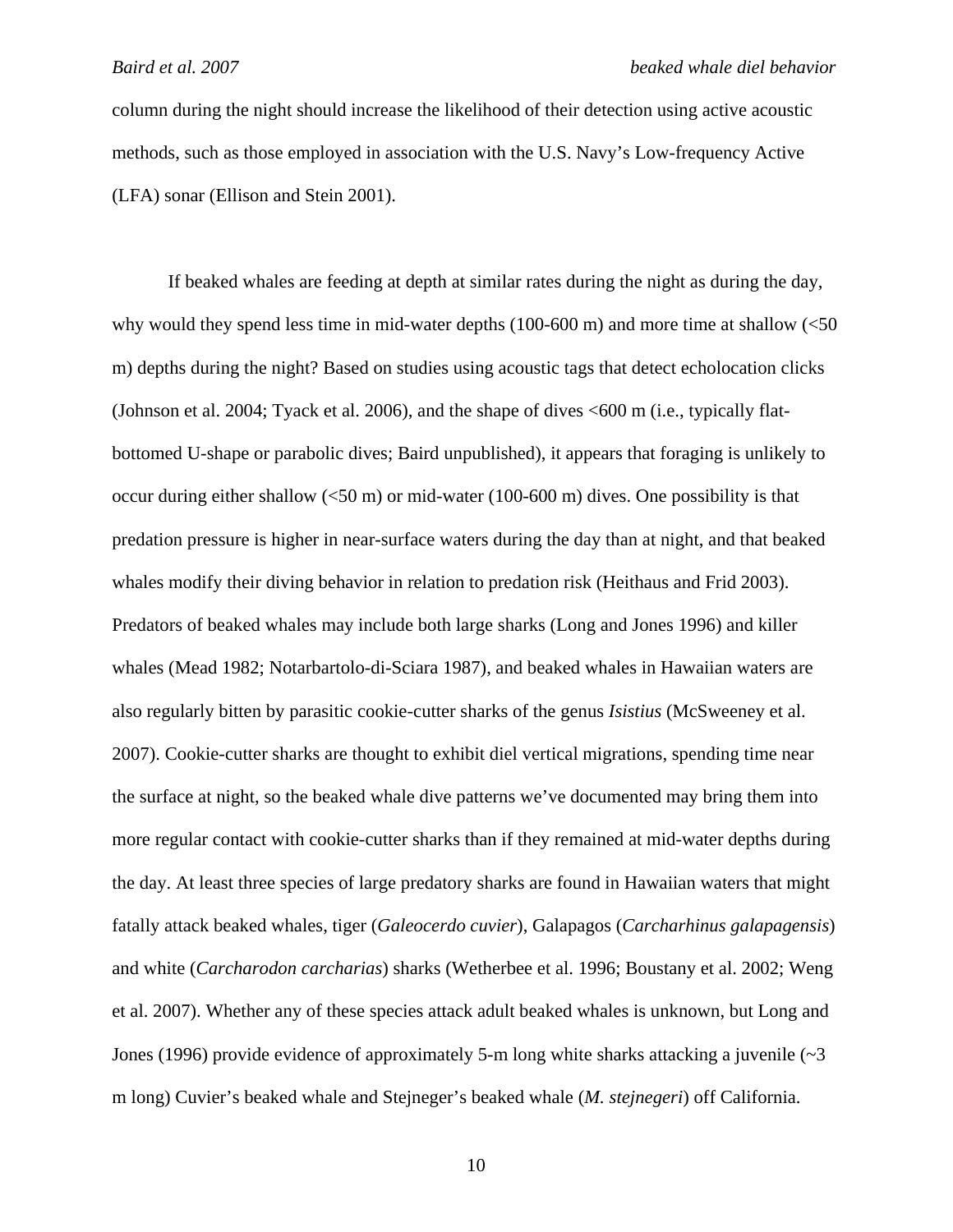Shark attacks do occur on beaked whales in Hawai'i; McSweeney et al. (2007) noted scars on both a Cuvier's and a Blainville's beaked whale from attacks by large sharks. While little is known of the vertical movements of any of these species in Hawaiian waters, they are thought to be predominantly near-surface (e.g., top few hundred meters) predators (e.g., Holland et al. 1999; Papastamatiou et al. 2006; Weng et al. 2007). There is uncertainty regarding whether large sharks are more or less likely to attack large marine mammals during the day or at night, based in part on methods used to study shark foraging and the inherent difficulties of studying predation of intermittent feeders such as sharks. Much of what is known about diel feeding in sharks comes from catch rates using baited hooks, a scenario quite dissimilar to detection and capture of a large free-swimming cetacean. In addition, the sharks in question exhibit a shift in diet with size, with only larger individuals feeding on marine mammals (Lowe et al. 1996; Tricas and McCosker 1984). Tiger sharks do forage both during the day and at night, but catch rates have been reported to be significantly lower at night off Australia (Heithaus 2001). Based on examination of the visual system and departure times from baits, white sharks are thought to be primarily a diurnal predator (Gruber and Cohen 1985; Strong 1996). Given the abilities of cetaceans to detect potential predators using both vision and echolocation, and the importance of vision in prey capture for sharks (Strong 1996), white sharks are thought to use stealth in attacking cetacean prey (Long and Jones 1996). Clearly however, more information is needed on diel foraging behavior of large sharks in Hawaiian waters to better understand the relationship between shark behavior and beaked whale diving patterns.

Killer whales are rare in Hawaiian waters, but are thought to feed at least in part on marine mammals there (Baird et al. 2006b). Both fish-eating and mammal-eating killer whales primarily spend their time in the top 100-200 m of the water column, and both appear to exhibit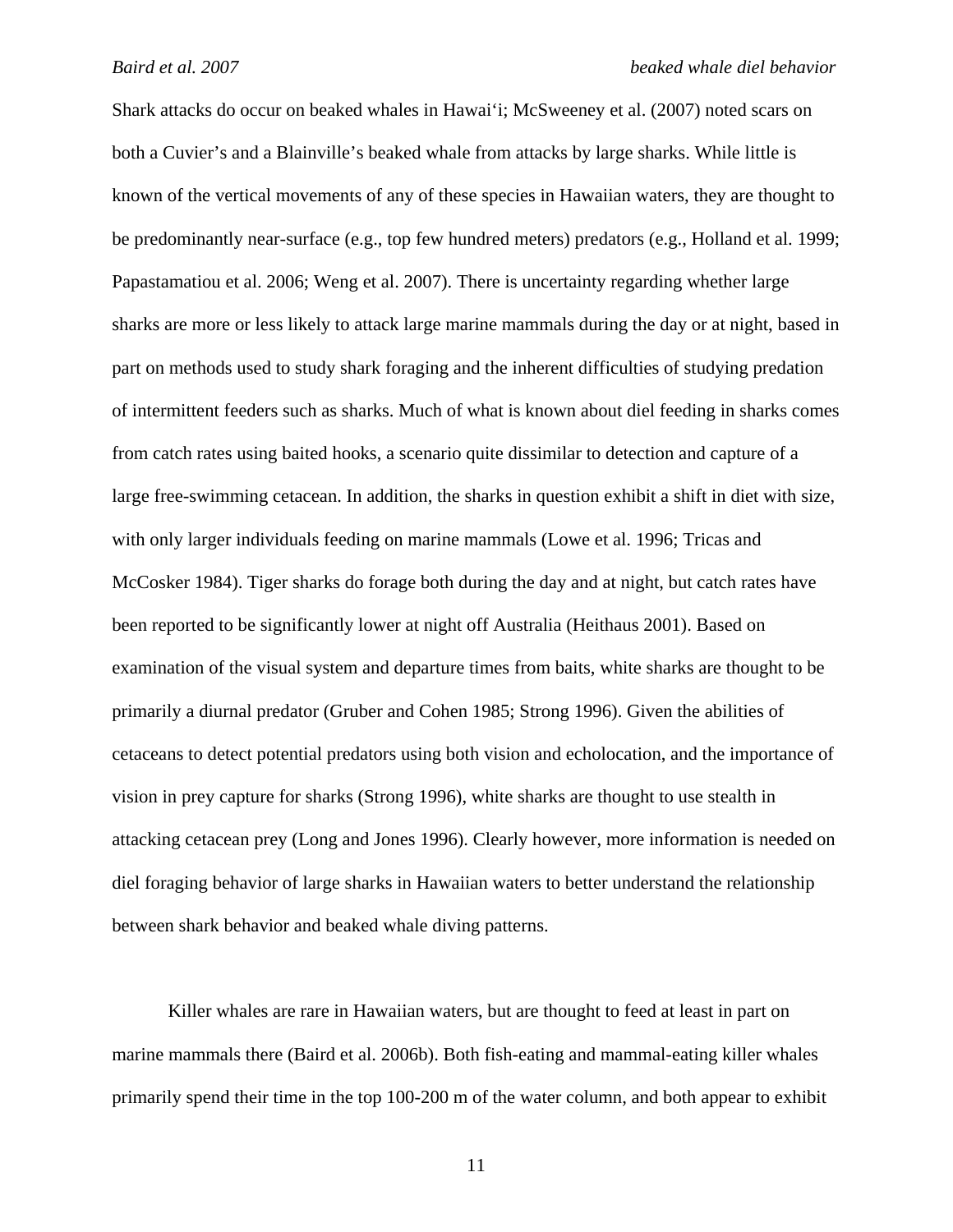#### *Baird et al. 2007 beaked whale diel behavior*

reduced activity at night, possibly reflecting the importance of vision in prey capture for this species (Baird et al. 2005; Baird unpublished). It has been suggested that predation avoidance may also be the reason why Cuvier's and Blainville's beaked whales vocalize only at depths below approximately 400 m (Tyack et al. 2006), and we suggest that beaked whales spend more time in near-surface waters at night due to reduced predation pressure.

In assessing factors that influence the susceptibility of beaked whales to impacts from mid-frequency sonar, Zimmer and Tyack (2007) discuss how beaked whales might react to sounds of predators such as killer whales. If detected acoustically at a distance, beaked whales might modify their diving patterns to increase horizontal displacement away from the potential threat, thus potentially increasing the proportion of time spent at shallow depths (e.g., 22-72 m) where they may be uptake of nitrogen into the body is more likely to occur. If beaked whales do not discriminate between killer whale calls and high-intensity mid-frequency sonars, and act in a similar way to both, such a reaction to mid-frequency sonar could put beaked whales at more risk of decompression-like symptoms as found in several strandings (e.g., Jepson et al. 2003; Fernandez et al. 2005). Mid-frequency sonar associated with naval exercises may continue for an extended period and propagate for a greater distance than the higher frequency (and lower intensity) calls of killer whales, thus potentially eliciting a response for an extended period (Zimmer and Tyack 2007). If predation pressure by killer whales is lower at night than during the day, it is possible that beaked whales may react less to killer whale sounds at night, and potentially to mid-frequency sonar use at night. Sound playback experiments currently being undertaken with beaked whales (Southall et al. 2007) could be used to test this supposition.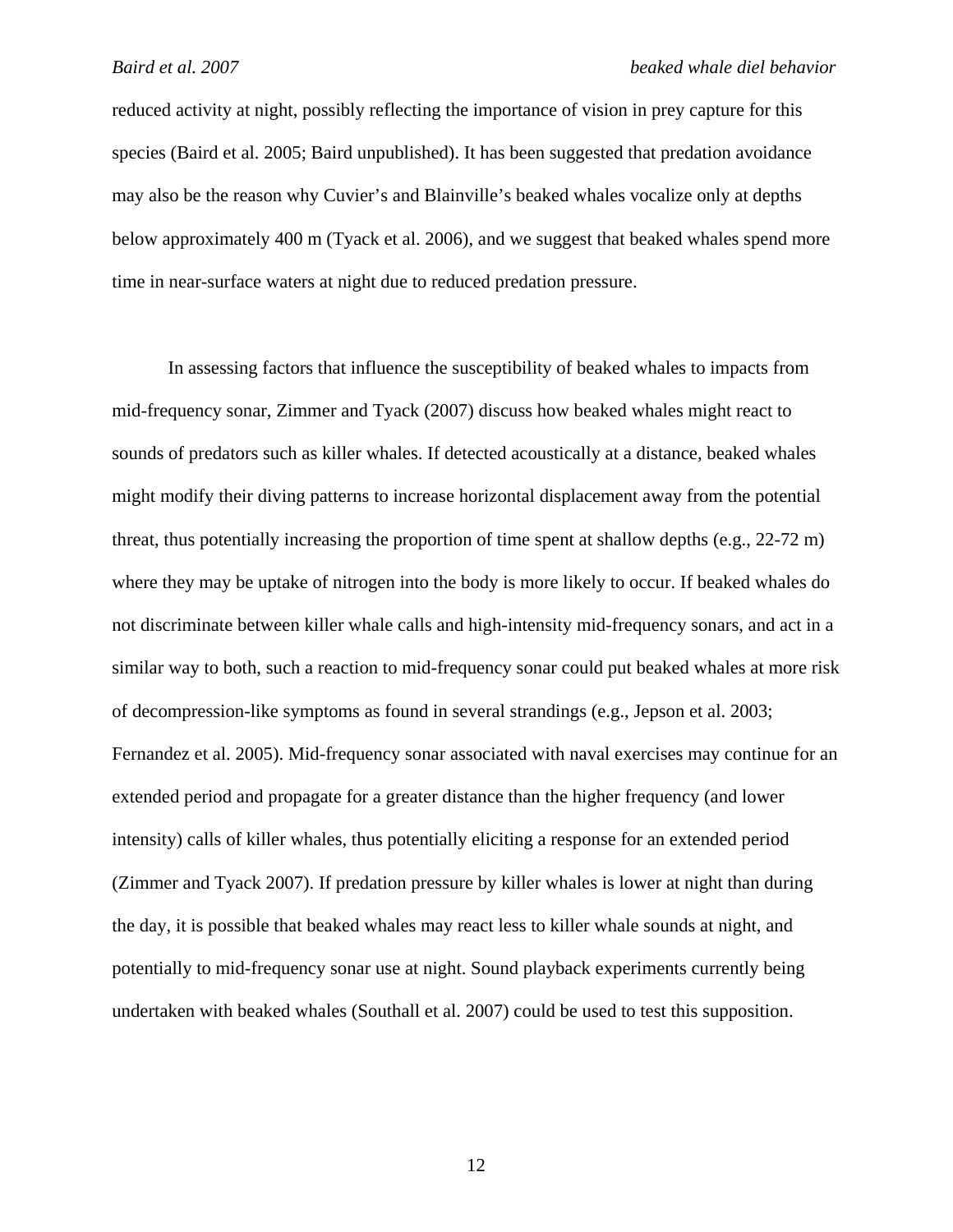## **Acknowledgements**

We thank the Southwest Fisheries Science Center and U.S. Navy (N45) for primary financial support, and the Wild Whale Research Foundation for logistical support. A large number of individuals assisted in the field, but we would particularly like to thank Sarah Courbis, Annie Douglas, Megan Ferguson, Allan Ligon, Jens Koblitz, Sabre Mahaffy, Erin Oleson, and Jonathan Whitney. Sabre Mahaffy compared photographs of all tagged individuals to our catalogs. Discussions with Mike Heithaus and Yannis Papastamatiou regarding shark foraging and William Walker regarding squid diel movements were helpful. John Calambokidis and Gretchen Steiger made helpful comments on the report. Research was undertaken under NMFS Scientific Research Permit No. 731 issued to RWB.

## **References**

- Aguilar de Soto, N. 2006. Acoustic and diving behaviour of the short finned pilot whales (*Globicephala macrorhynchus*) and Blainville's beaked whale (*Mesoplodon densirostris*) in the Canary Islands. Implications on the effects of man-made noise and boat collisions. Thesis submitted in partial fulfillment of the requirements of Doctor of Philosophy, Universidad de La Laguna, Spain.
- Anonymous. 2006. 2006 Supplement to the 2002 Rim of the Pacific (RIMPAC) Programmatic Environmental Assessment. Available from http://www.nmfs.noaa.gov/pr/pdfs/permits/rimpac\_ea.pdf (accessed August 2006).
- Baird, R.W., Ligon, A.D., Hooker, S.K., and Gorgone, A.M. 2001. Subsurface and nighttime behaviour of pantropical spotted dolphins in Hawai' i. Can. J. Zool. **79**: 988-996.
- Baird, R.W., Borsani, J.F., Hanson, M.B., and Tyack, P.L. 2002. Diving and night-time behavior of long-finned pilot whales in the Ligurian Sea. Mar. Ecol. Prog. Ser. **237:** 301-305.
- Baird, R.W., Hanson, M.B., and Dill, L.M. 2005. Factors influencing the diving behaviour of fish-eating killer whales: sex differences and diel and interannual variation in diving rates. Can. J. Zool. **83**: 257-267.
- Baird, R.W., Webster, D.L., McSweeney, D.J., Ligon, A.D., Schorr, G.S., and Barlow, J. 2006a. Diving behaviour of Cuvier's (*Ziphius cavirostris*) and Blainville's (*Mesoplodon densirostris*) beaked whales in Hawai'i. Can J. Zool. **84:** 1120-1128.
- Baird, R.W., McSweeney, D.J., Bane, C., Barlow, J., Salden, D.R., Antoine, L.K., LeDuc, R.G., and Webster, D.L. 2006b. Killer whales in Hawaiian waters: information on population identity and feeding habits**.** Pac. Sci. **60**: 523-530.
- Balcomb, K.C., and Claridge, D.E. 2001. A mass stranding of cetaceans caused by naval sonar in the Bahamas. Bahamas J. Sci. **5**: 1-12.
- Benoit-Bird, K.J., and Au, W.W.L. 2003. Prey dynamics affect foraging by a pelagic predator (*Stenella longirostris*) over a range of spatial and temporal scales. Behav. Ecol. Sociobio. **53**: 364-373.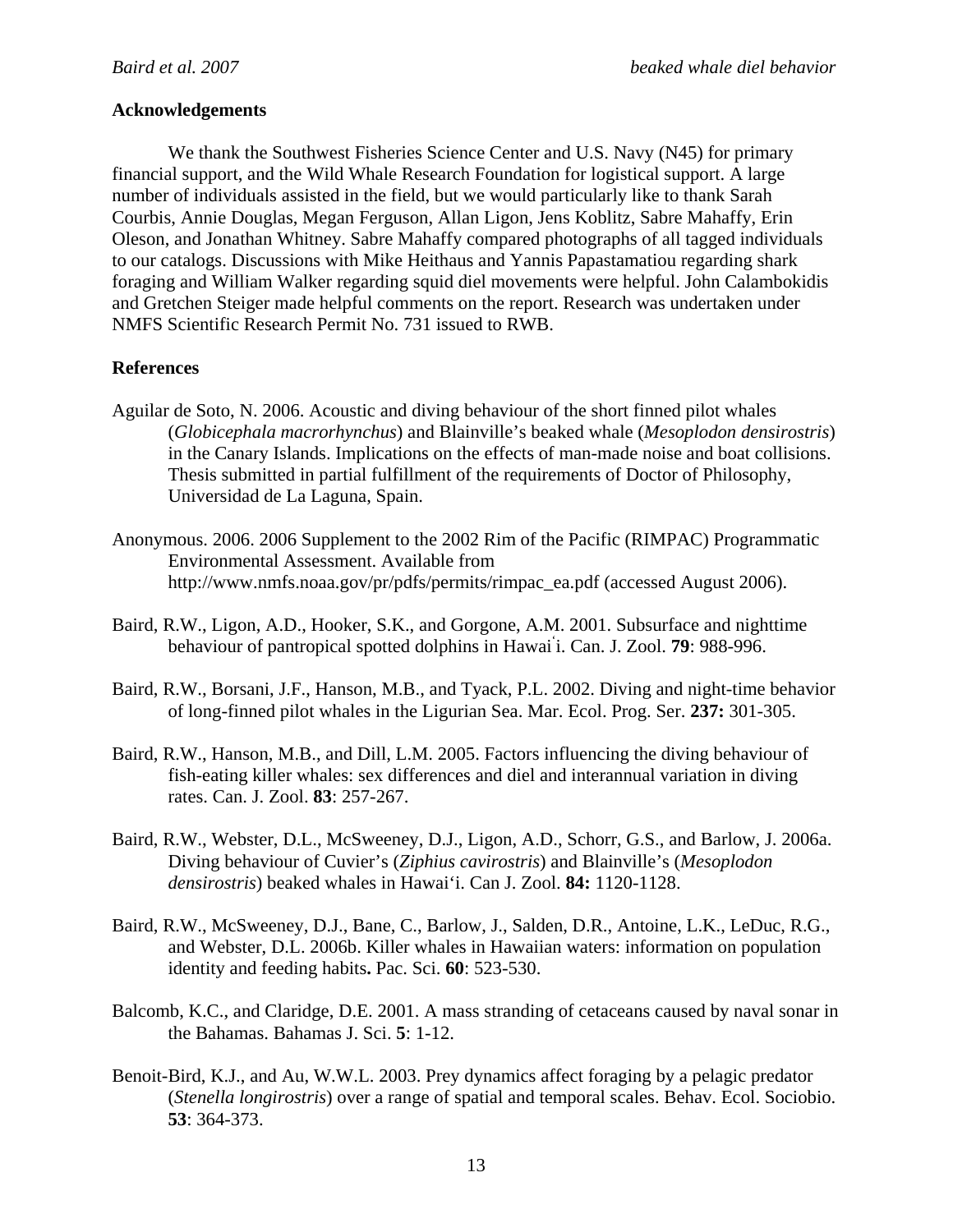- Bollens, S.M., Frost, B.W., Thoreson, D.S., and Watts, S.J. 1992. Diel vertical migration in zooplankton: field evidence in support of the predator avoidance hypothesis. Hydrobiologia **234**:33-39.
- Boustany, A.M., Davis, S.F., Pyle, P., Anderson, S.D., Le Boeuf, B.J., and Block, B.A. 2002. Expanded niche for white sharks. Nature **415**: 35-36.
- Cox ,T.M., Ragen**,** T.J., Read, A.J., Vos, E., Baird, R.W., Balcomb, K., Barlow, J., Caldwell, J., Cranford, T., Crum, L., D'Amico, A., D'Spain, G., Fernández, A., Finneran, J., Gentry, R., Gerth, W., Gulland, F., Hildebrand, J., Houser, D., Hullar, T., Jepson, P.D., Ketten, D., MacLeod, C.D., Miller, P., Moore, S., Mountain, D., Palka, D., Ponganis, P., Rommel, S., Rowles, T., Taylor, B., Tyack, P., Wartzok, D., Gisiner, R., Mead, J., and Benner, L. 2006. Understanding the impacts of anthropogenic sound on beaked whales J. Cetacean Res. Manage. **7**: 177-187.
- Croxall, J.P., Everson, I., Kooyman, G.L., Ricketts, C., and Davis, R.W. 1985. Fur seal diving behaviour in relation to vertical distribution of krill. J. Anim. Ecol. **54**: 1-8.
- Danil, K., Maldini, D., and Marten, K. 2005. Patterns of use of Maku'a Beach, O'ahu, Hawai'i, by spinner dolphins (*Stenella longirostris*) and potential effects of swimmers on their behavior. Aquat. Mamm. **31**: 403-412.
- Eckert, S.A., Eckert, K.L., Ponganis, P., and Kooyman, G.L. 1989. Diving and foraging behavior of leatherback sea turtles (*Dermochelys coriacea*). Can. J. Zool. **67**: 2834-2840.
- Ellison, W.T., and Stein, P.J. 2001. SURTASS LFA high frequency marine mammal monitoring (HF/M3) sonar: system description and test & evaluation. Report prepared under U.S. Navy Contract N66604-98-D-5725.
- Fernandez, A., Edwards, J.F., Rodriguez, F., Espinosa de los Monteros, A., Herraez, P., Castro, P., Jaber, J.R., Martin, V., and Arbelo, M. 2005. "Gas and fat embolic syndrome" involving a mass stranding of beaked whales (Family *Ziphiidae*) exposed to anthropogenic sonar signals. Vet. Path. **42**: 446-457.
- Gruber, S.H., and Cohen, J.L. 1985. Visual system of the white shark, *Carcharodon carcharias,*  with emphasis on retinal structure. Mem. Southern Cal. Acad. Sci. **9**: 61-72.
- Heithaus, M.R. 2001. The biology of tiger sharks, *Galeocerdo cuvier*, in Shark Bay, Western Australia: sex ratio, size distribution, diet, and seasonal changes in catch rates. Env. Biol. Fish. **61**: 25-36.
- Heithaus, M.R., and Frid, A. 2003. Optimal diving under the risk of predation. J. Theor. Biol. **223**: 79-92.
- Hooker, S.K., and Baird, R.W. 1999. Deep-diving behaviour of the northern bottlenose whale, *Hyperoodon ampullatus* (Cetacea: Ziphiidae). Proc. Roy. Soc. Lond. B, **266**: 671-676.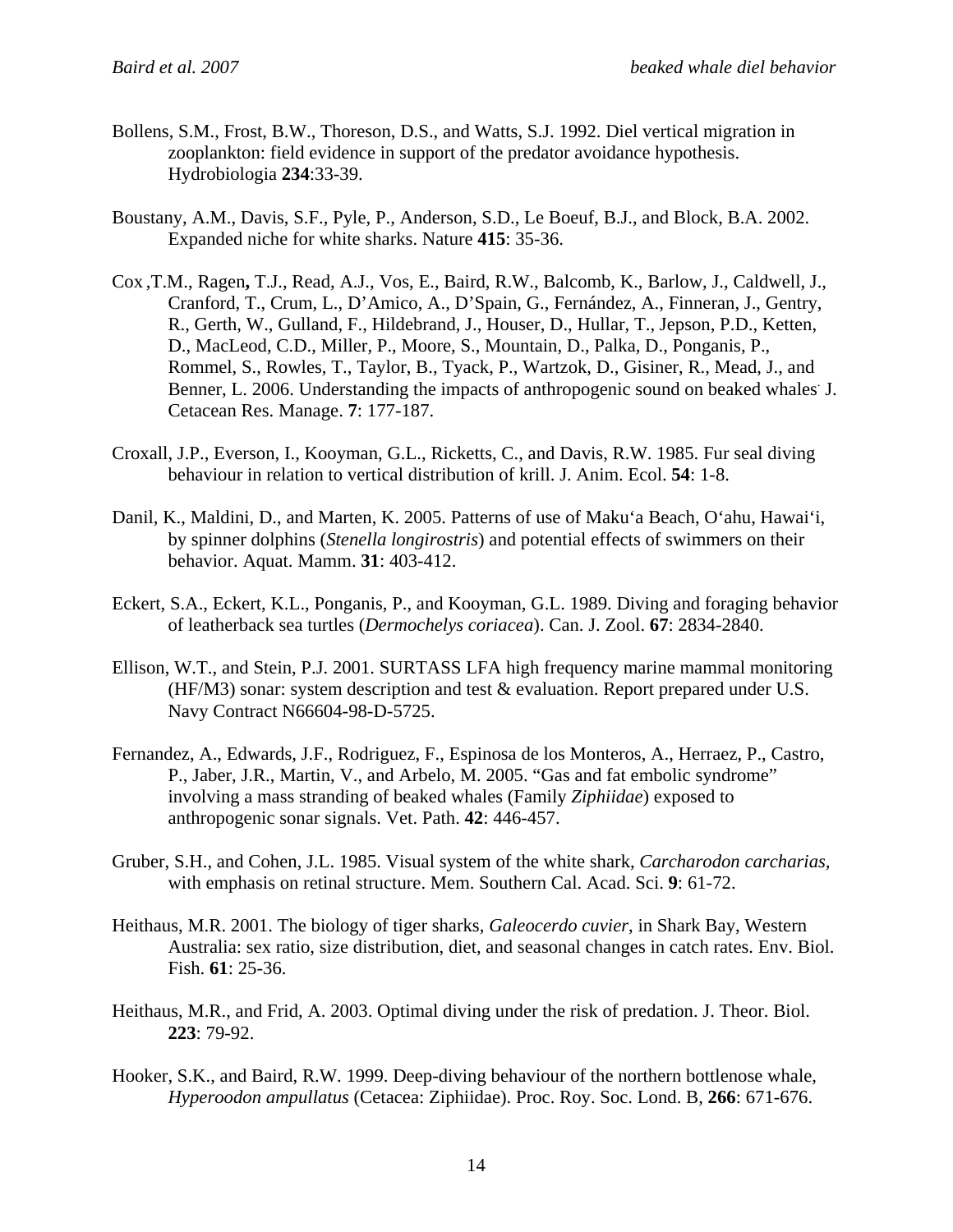- Jepson, P.D., Arbelo, M., Deaville, R., Patterson, I.A.P., Castro, P., Baker, J.R., Degollada, E., Ross, H.M., Herraez, P., Pocknell, A.M., Rodriguez, F., Howie, F.E., Espinosa, A., Reid, R.J., Jaber, J.R., Martin, V., Cunningham, A.A., and Fernandez, A. 2003. Gas-bubble lesions in stranded cetaceans. Nature (Lond.), **425**: 575-576.
- Johnson, M., Madsen, P.T., Zimmer, W.M.X., Aguilar de Soto, N., and Tyack, P.L. 2004. Beaked whales echolocate on prey. Proc. Roy. Soc. B. 271 Biol. Lett. Supp. 6: S383- S386.
- Lima, S.L., and Bednekoff, P.A. 1999. Temporal variation in danger drives antipredator behavior: the predation risk allocation hypothesis. Am. Nat. **153**: 649-659.
- Long, D.J., and Jones, R.E. 1996. White shark predation and scavenging on cetaceans in the eastern North Pacific Ocean. *In* Great white sharks the biology of *Carcharodon carcharias*. *Edited by* A.P. Klimley and D.G. Ainley. Academic Press, San Diego. Pp. 293-307.
- Lowe, C.G., Wetherbee, B.M., Crow, G.L., and Tester, A.L. 1996. Ontogenetic dietary shifts and feeding behavior of the tiger shark, *Galeocerdo cuvier*, in Hawaiian waters. Env. Bio. Fish. **47**: 203-211.
- MacLeod, C.D., Santos, M.B., and Pierce, G.J. 2003. Review of data on diets of beaked whales: evidence of niche separation and geographic segregation. J. Mar. Biol. Assoc. U.K. **83**: 651-665.
- McSweeney, D.J., Baird, R.W., and Mahaffy, S.D. 2007. Site fidelity, associations and movements of Cuvier's (*Ziphius cavirostris*) and Blainville's (*Mesoplodon densirostris*) beaked whales off the island of Hawai'i. Mar. Mamm. Sci. **23**: 666-687.
- Mead, J.G. 1989. Beaked whales of the genus *Mesoplodon*. *In* Handbook of marine mammals. *Edited by* S.H. Ridgway and R. Harrison. Academic Press, London. pp. 349-430.
- Moretti, D., DiMarzio, N., Morrissey, R., Ward, J., and Jarvis, S. 2006. Estimating the density of Blainville's beaked whale (*Mesoplodon densirostris*) in the Tongue of the Ocean (TOTO) using passive acoustics. Oceans 2006: 1-5.
- Norris, K.S., Würsig, B.,Wells, R.S., Würsig, M. Brownlee, S.M., Johnson, C.M., and Solow, J. 1994. The Hawaiian spinner dolphin. University of California Press, Berkeley.
- Notarbartolo-di-Sciara, G. 1987. Killer whales, *Orcinus orca*, in the Mediterranean Sea. Mar. Mamm. Sci. **3**: 356-360.
- Papastamatiou, Y.P., Wetherbee, B.M., Lowe, C.G., and Crow, G.L. 2006. Distribution and diet of four species of carcharhinid shark in the Hawaiian Islands: evidence for resource partitioning and competitive exclusion. Mar. Ecol. Prog. Ser. **320**: 239-251.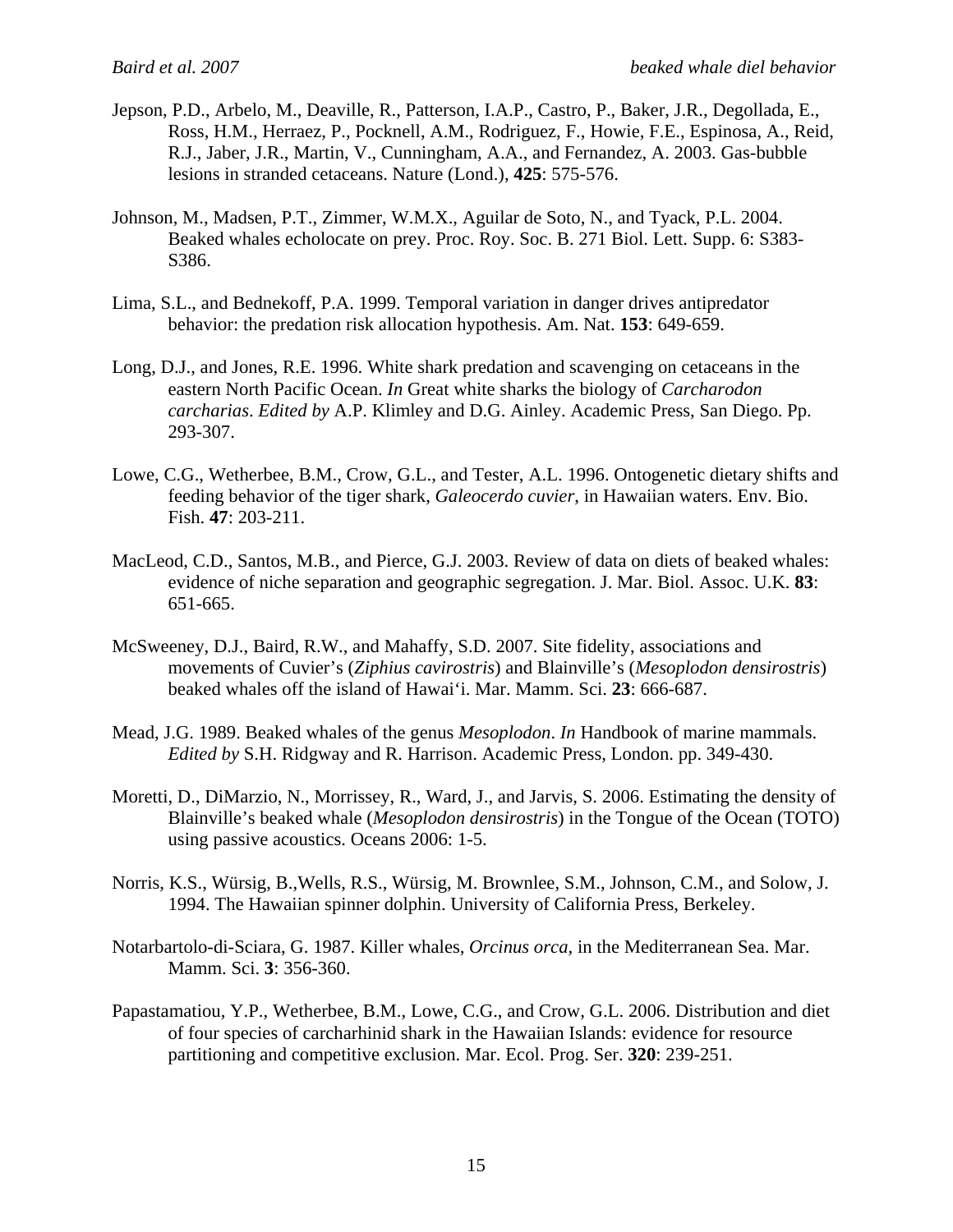- Perryman, W.L., Donahue, M.A., Laake, J.L., and Martin, T.E. 1999. Diel variation in migration rates of eastern Pacific gray whales measured with thermal imaging sensors. Mar. Mamm. Sci. **15**: 426-445.
- Railsback, S.F., Harvey, B.C., Hayse, J.W., and LaGory, K.E. 2005. Tests of theory for diel variation in salmonid feeding activity and habitat use. Ecology **86**: 947-959.
- Rommel, S.A., Costidis, A.M., Fernandez, A., Jepson, P.D., Pabst, D.A., McLellan, W.A., Houser, D.S., Cranford, T.W., VanHelden, A.L., Allen, D.M., and N.B. Barros, N.B. 2006. Elements of beaked whale anatomy and diving physiology and some hypothetical causes of sonar-related stranding. J. Cet. Res. Manage. **7**: 189-209.
- Santos, M.B., Martin, V., Arbelo, M., Fernández, and Pierce, G.J. 2007. Insights into the diet of beaked whales from the atypical mass stranding in the Canary Islands in September 2002. J. Mar. Bio. Ass. U.K. **87**: 243-251.
- Southall, B., Boyd, I., Tyack, P., and Wartzok, D. 2007. Deep-diving odontocetes behavioral response study (BRS). Presentation at the conference on the effects of noise on aquatic life, Nyborg, Denmark, August 13-17, 2007.
- Strong, W.R., Jr. 1996. Shape discrimination and visual predatory tactics in white sharks. *In*  Great white sharks the biology of *Carcharodon carcharias*. *Edited by* A.P. Klimley and D.G. Ainley. Academic Press, San Diego. Pp. 229-240.
- Tricas, T.C., and McCosker, J.E. 1984. Predatory behavior of the white shark (*Carcharodon carcharias*), with notes on its biology. Proc. Cal. Acad. Sci. **43**: 221-238.
- Tyack, P.L., Johnson, M., Soto, N.A., Sturlese, A., and Madsen, P.T. 2006. Extreme diving of beaked whales. J. Exp. Biol. **209**: 4238-4253.
- Watanabe, H., Kubodera, T., Moku, M., and Kawaguchi, K. 2006. Diel vertical migration of squid in the warm core ring and cold water masses in the transition region of the western North Pacific. Mar. Ecol. Prog. Ser. **315**: 187-197.
- Weng, K.C., Boustany, A.M., Pyle, P., Anderson, S.D., Brown, A., and Block, B.A. 2007. Migration and habitat of white sharks (*Carcharodon carcharias*) in the eastern Pacific Ocean. Mar. Biol. **227**: in press.
- Wetherbee, B.M., Crow, G.L., and Lowe, C.G. 1996. Biology of the Galapagos shark, *Carcharhinus galapagensis*, in Hawai'i. Env. Biol. Fish. **45**: 299-310.
- Zimmer, W.M.X., and Tyack, P.L. 2007. Repetitive shallow dives pose decompression risk in deep-diving beaked whales. Mar. Mamm. Sci. **23**: 888-925.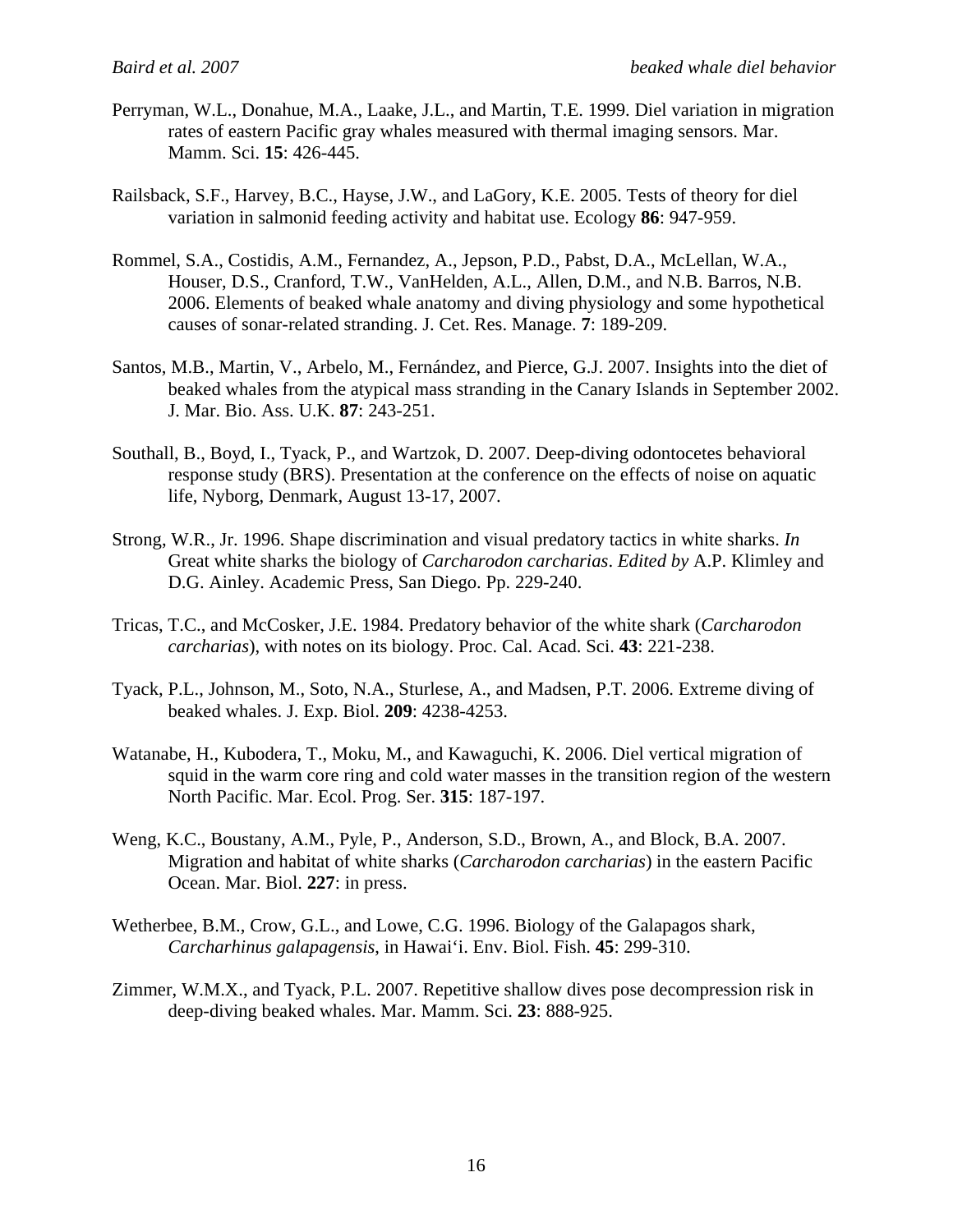| Variable                                        | Day                          | Night                         | % change from | Significance    |
|-------------------------------------------------|------------------------------|-------------------------------|---------------|-----------------|
|                                                 | Grand Mean (SD) Range        | Grand Mean (SD) Range         | day to night  | (paired t-test) |
| Longest time $<$ 50 m (min)                     | $45.06(31.02)$ $14.9 - 98.8$ | $91.73(32.30)60.5 - 153.7$    | 50.9          | 0.036           |
| % time $<$ 50 m                                 | $38.16(5.06)33.7 - 53.4$     | $56.95(12.36)$ 41.1 - 72.7    | 33.0          | 0.004           |
| % time $> 500 \text{ m}$                        | $21.86(2.82) 18.3 - 24.0$    | $28.2(6.3) 20.5 - 37.4$       | 22.5          | 0.098           |
| % time between 22 and 72 m                      | $13.53(2.76)$ 9.19 - 17.25   | $21.21(13.04)$ $9.01 - 39.37$ | 36.2          | 0.142           |
| Dive rate $(\# \text{dives/h})$ 100-600 m       | $1.59(0.54)0.86 - 2.37$      | $0.26(0.20)0.0 - 0.53$        | $-511.5$      | 0.001           |
| Dive rate $(\# \text{dives/h}) > 800 \text{ m}$ | $0.38(0.09) 0.30 - 0.52$     | $0.46(0.09)$ $0.33-0.56$      | 17.4          | 0.253           |
| Mean duration (min) $> 800$ m                   | $54.36(3.61)$ $51.0 - 60.2$  | $51.31(5.10)$ $43.3 - 57.5$   | $-5.9$        | 0.118           |
| Mean depth $(m) > 800$ m                        | $1099(183.8)$ 896 - 1409     | 1052 (114.6) 872 - 1182       | $-4.5$        | 0.493           |
| Max duration (min)                              | $61.06(4.85)$ 53.07 – 68.2   | $61.47(12.4)$ $48.87 - 83.38$ | 0.7           | 0.867           |
| Max depth $(m)$                                 | 1254.5 (249.96) 985 - 1599   | 1237.7 9194.42) 903 - 1443    | $-1.35$       | 0.931           |
| Ascent rate $(m/sec) > 800$ m                   | $0.68(0.12)0.50-0.83$        | $0.78(0.11)0.63-0.92$         | 12.8          | 0.248           |
| Descent rate $(m/sec) > 800$ m                  | $1.51(0.13) 1.36 - 1.67$     | $1.44(0.20) 1.13 - 1.67$      | $-4.9$        | 0.127           |

Table 1. Comparison of diving parameters for Blainville's beaked whales with both day and night-time dive data (n = 6). SDs calculated from a single value for each individual. Ranges shown using a single value for each individual.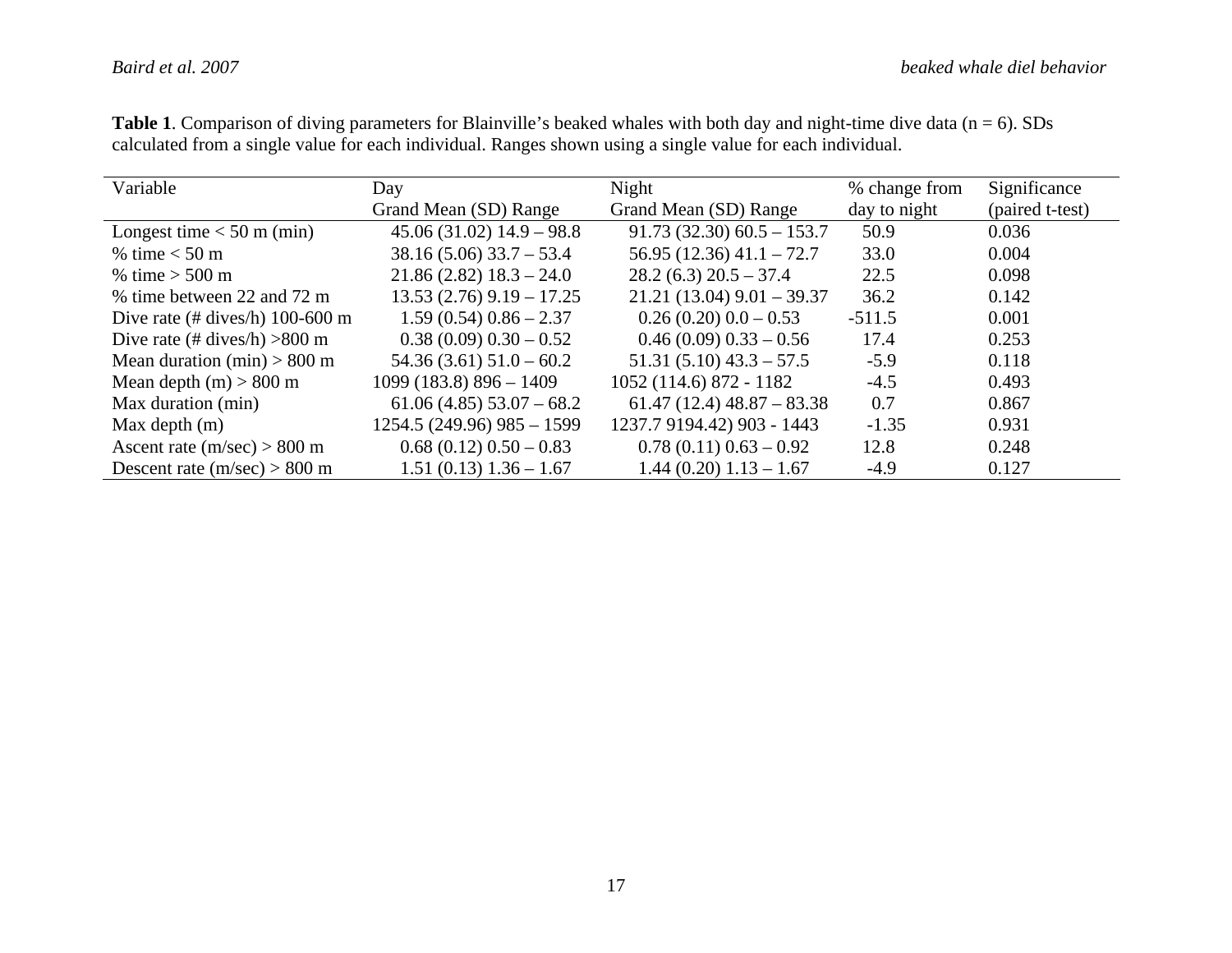| Variable                                        | Day                        | Night                        | % change from day to night |
|-------------------------------------------------|----------------------------|------------------------------|----------------------------|
|                                                 | Grand Mean (SD) Range      | Grand Mean (SD) Range        |                            |
| Longest time $<$ 50 m (min)                     | $5.9(1.4)5.0-6.9$          | $113.6(67.1)66.2 - 161.1$    | 94.8                       |
| % time $<$ 50 m                                 | $12.7(0.54) 12.4 - 13.1$   | $42.9(11.6)$ 34.7 – 51.1     | 70.4                       |
| % time $> 500 \text{ m}$                        | $35.6(0.19)$ $35.3 - 35.6$ | $43.0(12.9)$ $33.9 - 52.1$   | 17.6                       |
| % time between 22 and 72 m                      | $5.68(0.67)$ $5.2-6.2$     | $9.12(9.8) 2.2 - 16.0$       | 33.8                       |
| Dive rate $(\# \text{dives/h})$ 100-600 m       | $0.85(0.32)0.63 - 1.08$    | $0.20(0.0)0.20-0.20$         | $-325.0$                   |
| Dive rate $(\# \text{dives/h}) > 800 \text{ m}$ | $0.37(0.08)0.31-0.43$      | $0.43(0.23)0.27-0.59$        | 13.9                       |
| Mean duration $(min) > 800$ m                   | $70.3(9.7)$ 63.4 – 77.2    | $65.7(8.5)$ 59.7 - 71.7      | $-7.0$                     |
| Mean depth $(m) > 800$ m                        | 1334.0 (87.4) 1272 - 1396  | 1230.6 (139.5) 1132 - 1329   | $-8.4$                     |
| Max duration (min)                              | 81.37 (18.69) 68.15-94.58  | $69.47(9.99)$ $62.4 - 76.53$ | $-17.1$                    |
| Max depth $(m)$                                 | 1467 (24.04) 1450 - 1484   | 1317.5 (160.51) 1204 - 1431  | $-11.35$                   |
| Ascent rate $(m/sec) > 800$ m                   | $0.64(0.01)0.63 - 0.65$    | $0.72(0.04)0.69-0.75$        | 11.1                       |
| Descent rate $(m/sec) > 800$ m                  | $1.45(0.0) 1.45 - 1.45$    | $1.34(0.41)1.05-1.63$        | $-8.2$                     |

**Table 2**. Comparison of diving parameters for Cuvier's beaked whales with both day and night-time dive data (n = 2). SDs calculated with a single value for each individual. Ranges shown using a single value for each individual.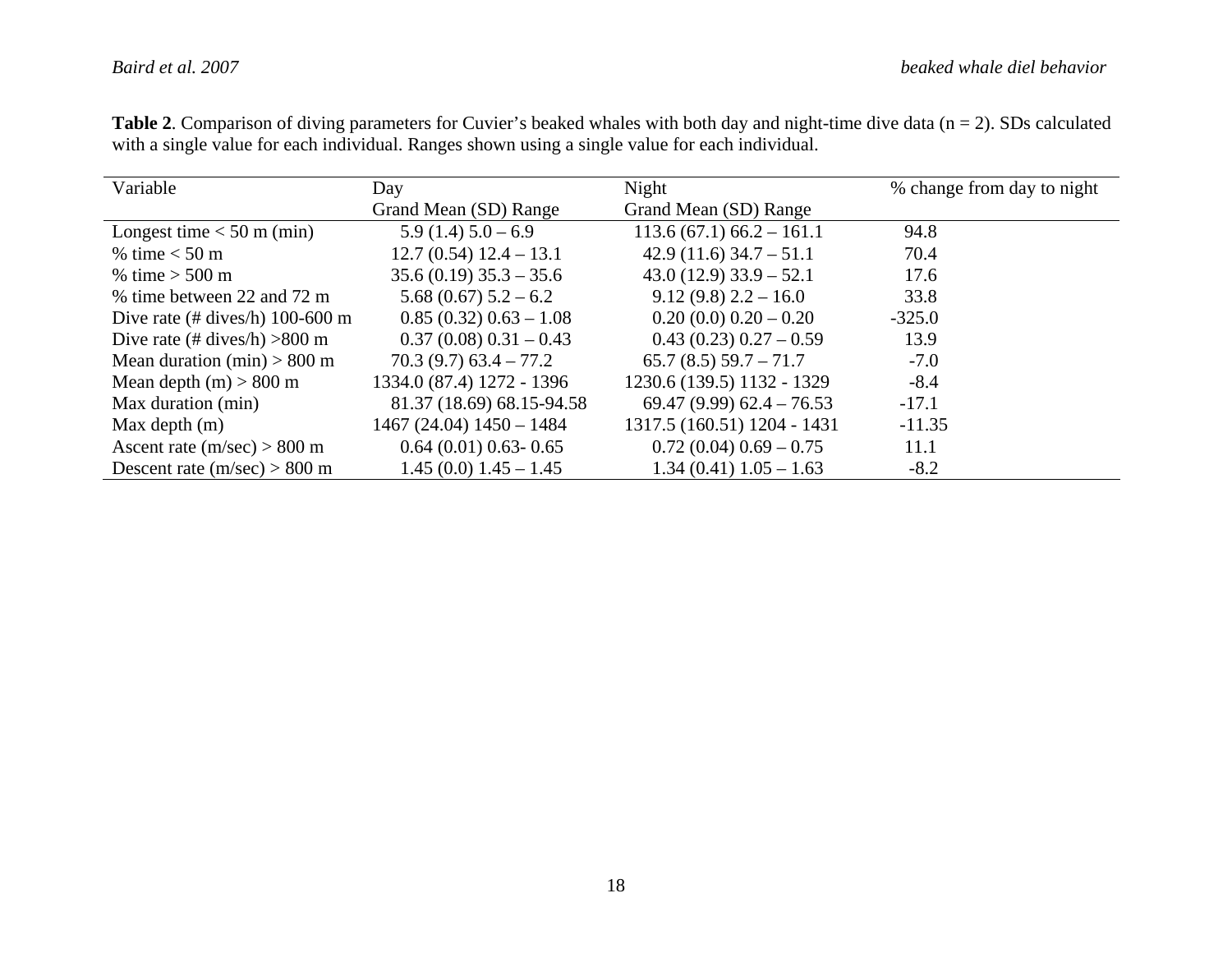

**Fig. 1**. Cumulative percentage of time at or less than specified depths during the day (solid red line) or at night (dashed blue line) for all six Blainville's beaked whales with both day and nighttime data. Upper left panel shows entire water column. Upper right panel shows top 1,000 m on a log scale. Lower panels show the top 100 m (linear and log scales) with bars representing  $+/-1$ SD. SDs calculated from a single value for each individual .